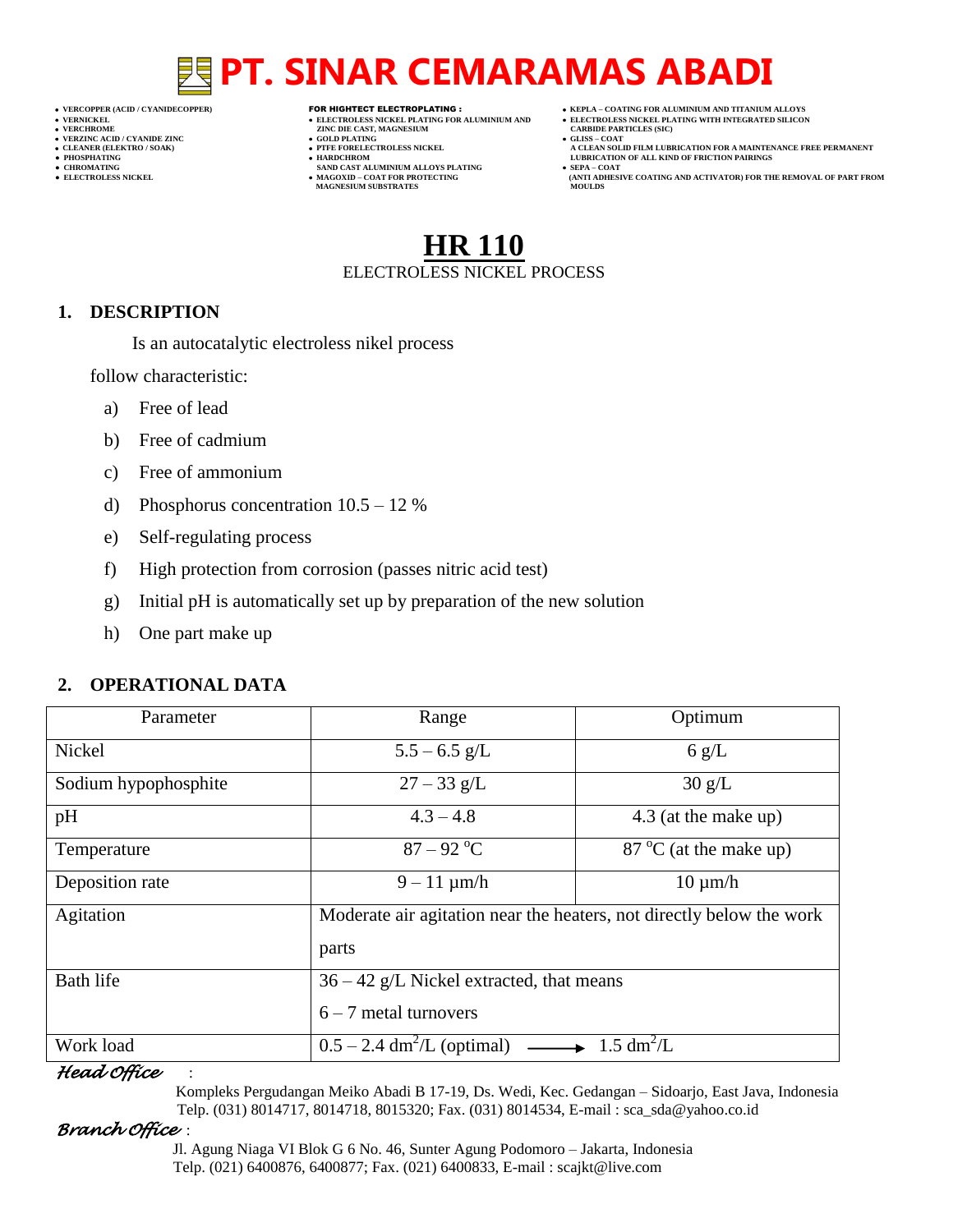

**VERFORM ZINC DIE CAST, MAGNESIUM CARBIDE PARTICLES (SIC)**<br> **CARBIDE PARTING** 

- 
- 
- $\bullet$  **CHROMATING**  $\bullet$  **ELECTROLESS NICKEL**  $\bullet$  **MAGOXID COAT FOR PROTECTING MAGNESIUM SUBSTRATES**
- **VERCOPPER (ACID / CYANIDECOPPER)** FOR HIGHTECT ELECTROPLATING :  **KEPLA – COATING FOR ALUMINIUM AND TITANIUM ALLOYS**
	-
	-
- **A CLEAN SOLID FILM LUBRICATION FOR A MAINTENANCE FREE PERMANENT ● PHOSPHATING HARDCHROM LUBRICATION OF ALL KIND OF FRICTION PAIRINGS** 
	- **ELECTROLESS AND ACTIVATOR) FOR THE REMOVAL OF PART FROM (ANTI ADHESIVE COATING AND ACTIVATOR) FOR THE REMOVAL OF PART FROM**

The plated deposits pass the nitric acid test :

Immerse a plated part into concentrated nitric acid (approx 62%) for 30 seconds at room temperature (approx  $22^{\circ}$ C). No discoloration should appear.

## **3. SOLUTION MAKE – UP FOR 1 LITRE**

| <b>Chemicals Required</b> | Volume   |
|---------------------------|----------|
| $H\$ 110 part A           | $400$ ml |
| Deionesed water           | 600 ml   |

- a) Make up procedure
	- 1) Fill a clean tank with deionesed water to approximately 50 % of final volume.
	- 2) Add HR 110 Part A with constant stirring and dilute to final volume with deionesed water.
	- 3) Check pH and if required adjust to 4.3 using either potassium carbonate solution ( 200 g/l ) or diluted sulphuric acid ( $10\%$  v/v)

## **4. EQUIPMENT**

a) Tanks Plastic tanks made from PVDF or polished, unpigmented polypropylene having longterm temperature stability at least 95 oC.

Stainless steel tanks with anodic protection

The maximum applicable heating power is appr. 3 W/cm2 when operated with vigerous agitation (i.e. separate air agitation below the heater). A limitation of heating power is necessary in order to avoid local overheating. If the electrolyte temperature directly around the heaters is to high. Spontaneous nickel reduction (plate out) or an overproportional oxidation loss of reduction agent may occur, which could result in electrolyte imbalancing.

# *Head Office* :

 Kompleks Pergudangan Meiko Abadi B 17-19, Ds. Wedi, Kec. Gedangan – Sidoarjo, East Java, Indonesia Telp. (031) 8014717, 8014718, 8015320; Fax. (031) 8014534, E-mail : sca\_sda@yahoo.co.id

## *Branch Office* :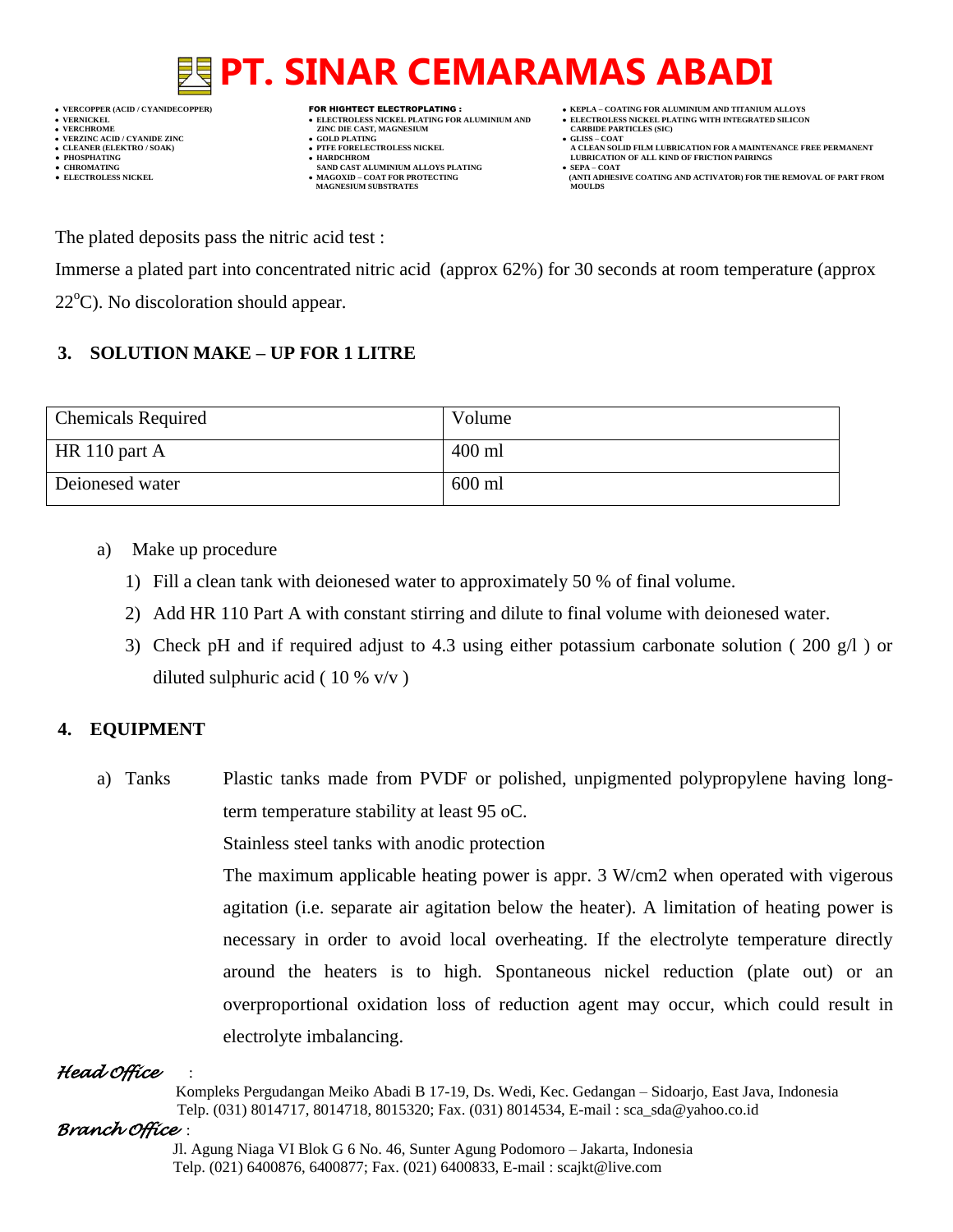**VERNICKEL ELECTROLESS NICKEL PLATING FOR ALUMINIUM AND ELECTROLESS NICKEL PLATING WITH INTEGRATED SILICON**

- **VERT ASSESSED ASSESSED ASSESSED ASSESSED ASSESSED ASSESSED ASSESSED ASSESSED ASSESSED ASSESSED ASSESSED ASSESSED ASSESSED ASSESSED ASSESSED ASSESSED ASSESSED ASSESSED ASSESSED ASSESSED ASSESSED ASSESSED ASSESSED ASSESSED VERZINC ACID / CYANIDE ZINC GOLD PLATING GLISS – COAT**
	-
- **PHOSPHATING HARDCHROM LUBRICATION OF ALL KIND OF FRICTION PAIRINGS ● CHROMATING SAND CAST ALUMINIUM ALLOYS PLATING SEPA – COAT MAGNESIUM SUBSTRATES**
- **VERCOPPER (ACID / CYANIDECOPPER)** FOR HIGHTECT ELECTROPLATING :  **KEPLA – COATING FOR ALUMINIUM AND TITANIUM ALLOYS**
	-
- **CLEANER (ELEKTRO / SOAK) PTFE FORELECTROLESS NICKEL A CLEAN SOLID FILM LUBRICATION FOR A MAINTENANCE FREE PERMANENT**
	- **ELECTROLESS AND ACTIVATOR) FOR THE REMOVAL OF PART FROM (ANTI ADHESIVE COATING AND ACTIVATOR) FOR THE REMOVAL OF PART FROM**
	- b) Heating Indirect or direct heating is possible. For direct heating PTFE, glass or quartz heaters are recommended. Stainless steel heaters can also be used : they must be of highly polished quality and should be fitted with anodic protection.
	- c) Filtration Continuous filtration, 8-10 bath turnoverser per hour. Pour size depends on application (between 1-10 pm). We recommend filter pumps with water seals or vertical pumps without sealing.

# **5. SOLUTION MAINTENANCE**

The concentrations of nickel and hypophosphite must be kept in the range of  $+/$ - 10% of optimum!

For every gram of deposited nickel add; 13.5 ml *Nickless Mc Part B*  13.5 ml *Nickless Mc Part C*

| 1 ml Nickless Mc Part B | is equivalent to | 0.4 g reducing agent       |
|-------------------------|------------------|----------------------------|
| 1 g reducing agent      | is equivalent to | 2.5 ml Nickless Mc Part B  |
| 1 ml Nickless Mc Part C | is equivalent to | $0.074$ g nickel           |
| 1 g nickel              | is equivalent to | 13.5 ml Nickless Mc Part C |

## **Please note the following:**

The pH should not exceed 4.8, as the co-deposition of phosphorus may fall below 11%. This may lead to reduced corrosion resistance.

# *Head Office* :

 Kompleks Pergudangan Meiko Abadi B 17-19, Ds. Wedi, Kec. Gedangan – Sidoarjo, East Java, Indonesia Telp. (031) 8014717, 8014718, 8015320; Fax. (031) 8014534, E-mail : sca\_sda@yahoo.co.id

# *Branch Office* :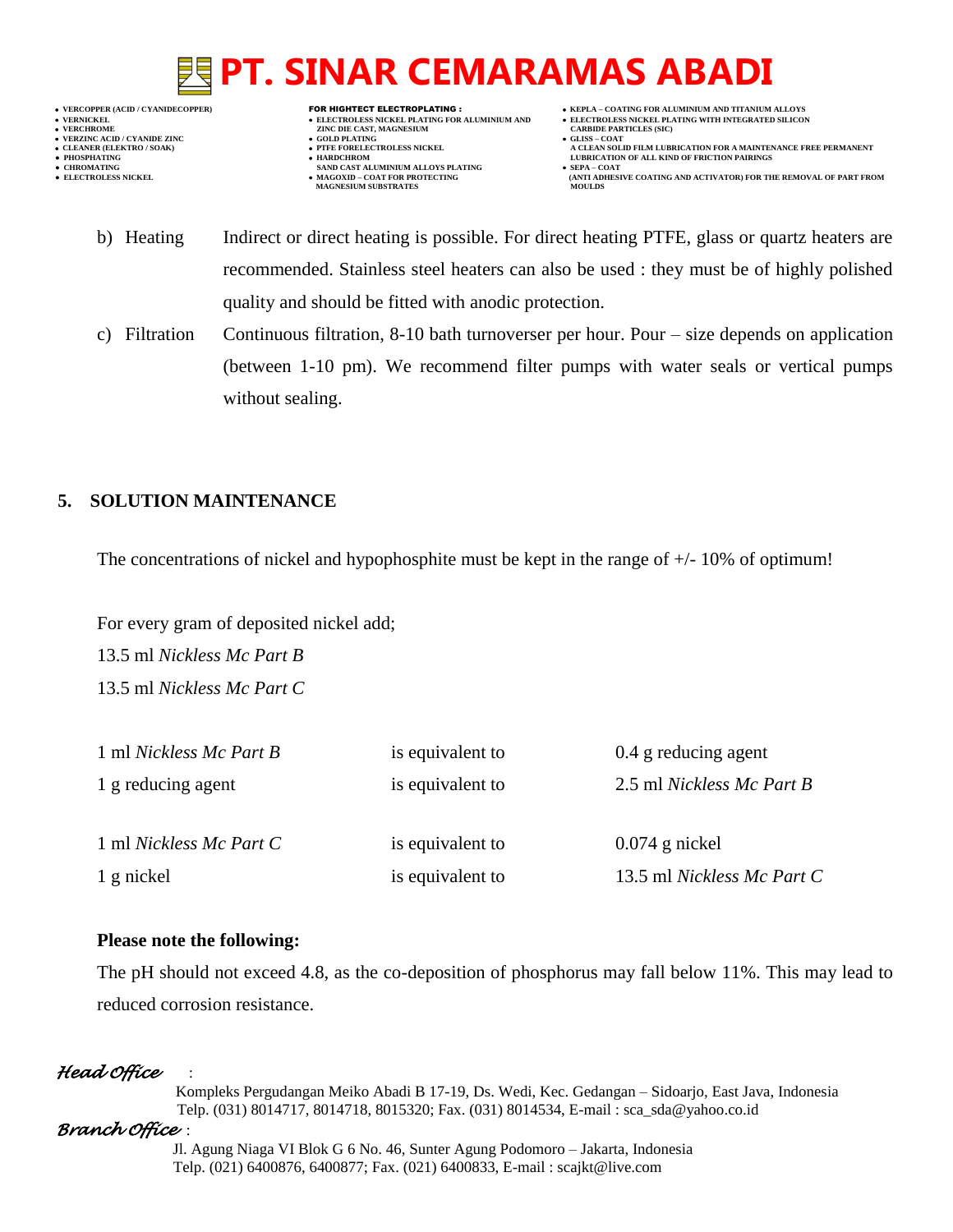**VERNICKEL ELECTROLESS NICKEL PLATING FOR ALUMINIUM AND ELECTROLESS NICKEL PLATING WITH INTEGRATED SILICON VERZINC ACID / CYANIDE ZINC GOLD PLATING GLISS – COAT**

- 
- 

- **VERT ASSESSED ASSESSED ASSESSED ASSESSED ASSESSED ASSESSED ASSESSED ASSESSED ASSESSED ASSESSED ASSESSED ASSESSED ASSESSED ASSESSED ASSESSED ASSESSED ASSESSED ASSESSED ASSESSED ASSESSED ASSESSED ASSESSED ASSESSED ASSESSED**
- 
- **● CHROMATING SAND CAST ALUMINIUM ALLOYS PLATING SEPA – COAT MAGNESIUM SUBSTRATES**
- **VERCOPPER (ACID / CYANIDECOPPER)** FOR HIGHTECT ELECTROPLATING :  **KEPLA – COATING FOR ALUMINIUM AND TITANIUM ALLOYS**
	-
	-
- **CLEANER (ELEKTRO / SOAK) PTFE FORELECTROLESS NICKEL A CLEAN SOLID FILM LUBRICATION FOR A MAINTENANCE FREE PERMANENT ● PHOSPHATING HARDCHROM LUBRICATION OF ALL KIND OF FRICTION PAIRINGS** 
	- **ELECTROLESS AND ACTIVATOR) FOR THE REMOVAL OF PART FROM (ANTI ADHESIVE COATING AND ACTIVATOR) FOR THE REMOVAL OF PART FROM**

### **6. BARREL APPLICATION**

When working with barrel application, the solution may have a lower stability compared to rack applications. To increase bath stability an addition of  $0.8 - 1.5$  ml/l of HR 110 Part B is recommended, prior to immersion of the plating barrel.

### **7. GENERAL**

- a) pH control must be carried out electrometrically at room temperature.
- b) To adjust the pH, use only potassium carbonate solution (200 g/l) or diluted sulphuric acid (10% v/v) should be used.
- c) *HR 110 Part* B and C must not be premixed!
- d) The bath temperature must be reduced during prolonged idle periods. A tank lid is recommended to minimise evaporation losses
- e) Air injection should only be made using a side channel blower, sited under or near to the heaters
- f) Followed by any passivation (stainless steel tanks) or cleaning treatment (dissolving of nickel plate out) it is highly recommended to check for nitrate impurities during last rinsing step in order to avoid contamination. (l.e.: MERCK "Nitrate Test",#1.10020.0001)

When ordering please use the following product descriptions:

### *Head Office* :

 Kompleks Pergudangan Meiko Abadi B 17-19, Ds. Wedi, Kec. Gedangan – Sidoarjo, East Java, Indonesia Telp. (031) 8014717, 8014718, 8015320; Fax. (031) 8014534, E-mail : sca\_sda@yahoo.co.id

### *Branch Office* :